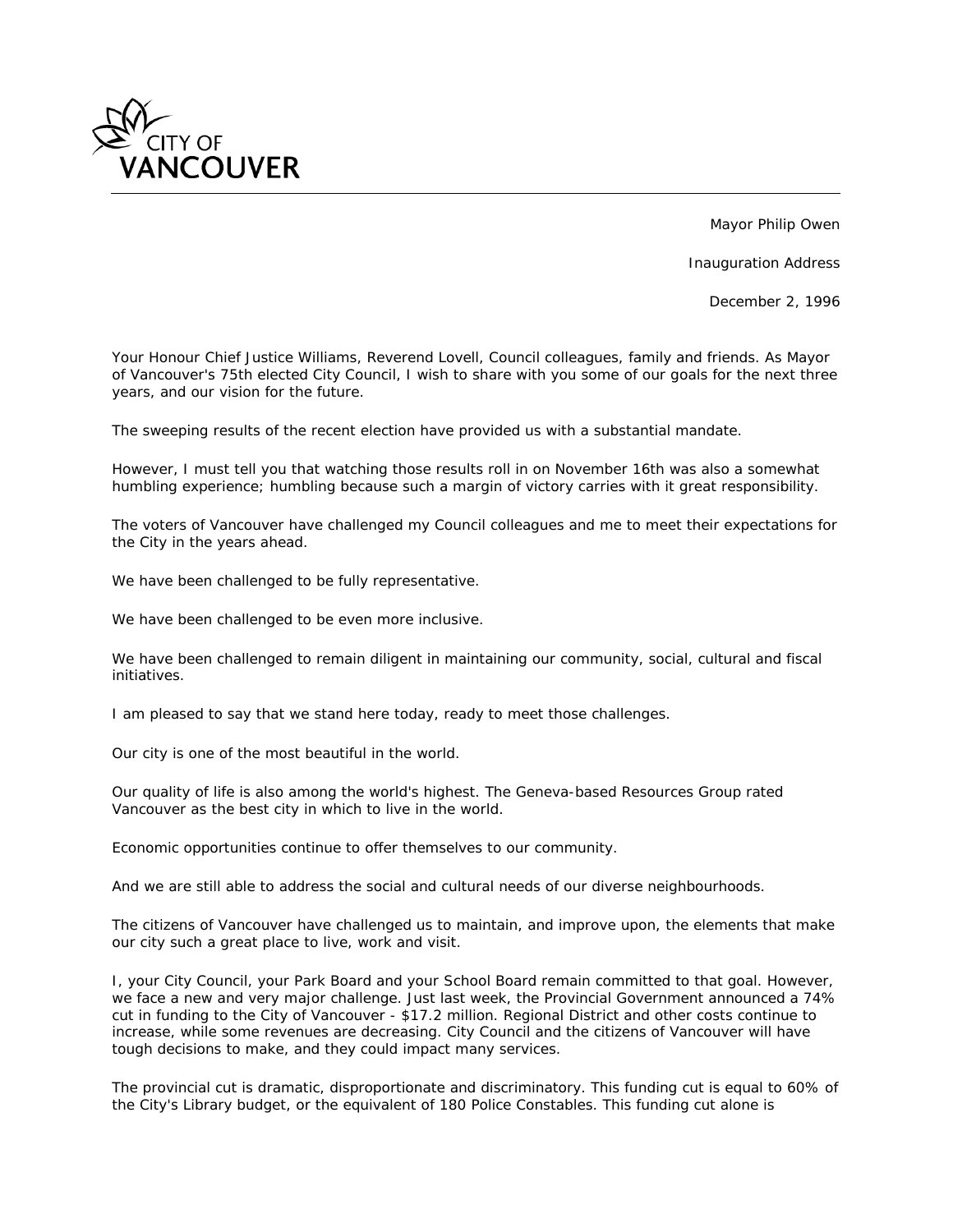*equivalent to adding over 5% to your property taxes. The impact of the cut on each Vancouver resident is significantly higher than in a ny other municipality. But, as with gambling and other issues, the Province is not listening. They create the problems -- we have to deal with them. But, their decision has been made, however wrong, and we have to get on with it.*

#### *Public Involvement*

*Members of Vancouver City Council do not disappear into the ivory tower of City Hall after an election. We consult with and listen to the people who elected us in a variety of ways, and we will continue to do that. We will start with an unprecedented consultation program to develop the City's 1997 budget.*

*The provincial cutbacks, on top of normal budget issues, make the 1997 budget decisions unusually important. I have directed staff to bring a proposal to Council on December 10th to inform the public about the issues and seek their advice. This will begin with the information flyer going out with the current tax bill, and continue through December and January. We will want to know, by independent professional survey and broad consultation, what our citizens want us to do in response to the provincial cuts. Should we raise taxes or cut services? Or, should we do a combination of tax increases and service reductions? If so, which services?*

In parallel with this independent professional process, I will be personally convening a series of *meetings with leaders in our community from business, community services and cultural groups to discuss financial and service issues. We do not want to see major tax increases, but all of us want to make sure that we are maintaining key services - and we need your advice.*

*Our consultation will not stop with this major effort related to the 1997 budget. We will also consult the public on a regular basis.*

*During the recent election campaign we received numerous requests for information on virtually every aspect of City Government. Wherever possible, I or one of the Councillors would personally follow up on that request. I can tell you that I thoroughly enjoyed talking to people one-on-one about their concerns.*

*There are eleven capable and knowledgeable elected people here today whose job it is to answer your questions at any time.*

*On page 2031 of your blue pages, the first phone number you will see under the City of Vancouver listings is my phone number, followed by the phone numbers of your City Councillors.*

*Our City has an excellent web page on the Internet. Through the Internet, you can send e-mail to all members of Council and City staff.*

*Many of you already know how easy it is to get in touch with us. However, it seems to me that many Vancouver residents do not realize that we are in City Hall to serve them directly.*

*We invite you to call us.*

*We invite you to write to us, or send us e-mail.*

*We invite you to come down and attend Council meetings and Standing Committee meetings.*

*We are your elected City representatives and we invite you to participate with us in maintaining an efficient and effective government.*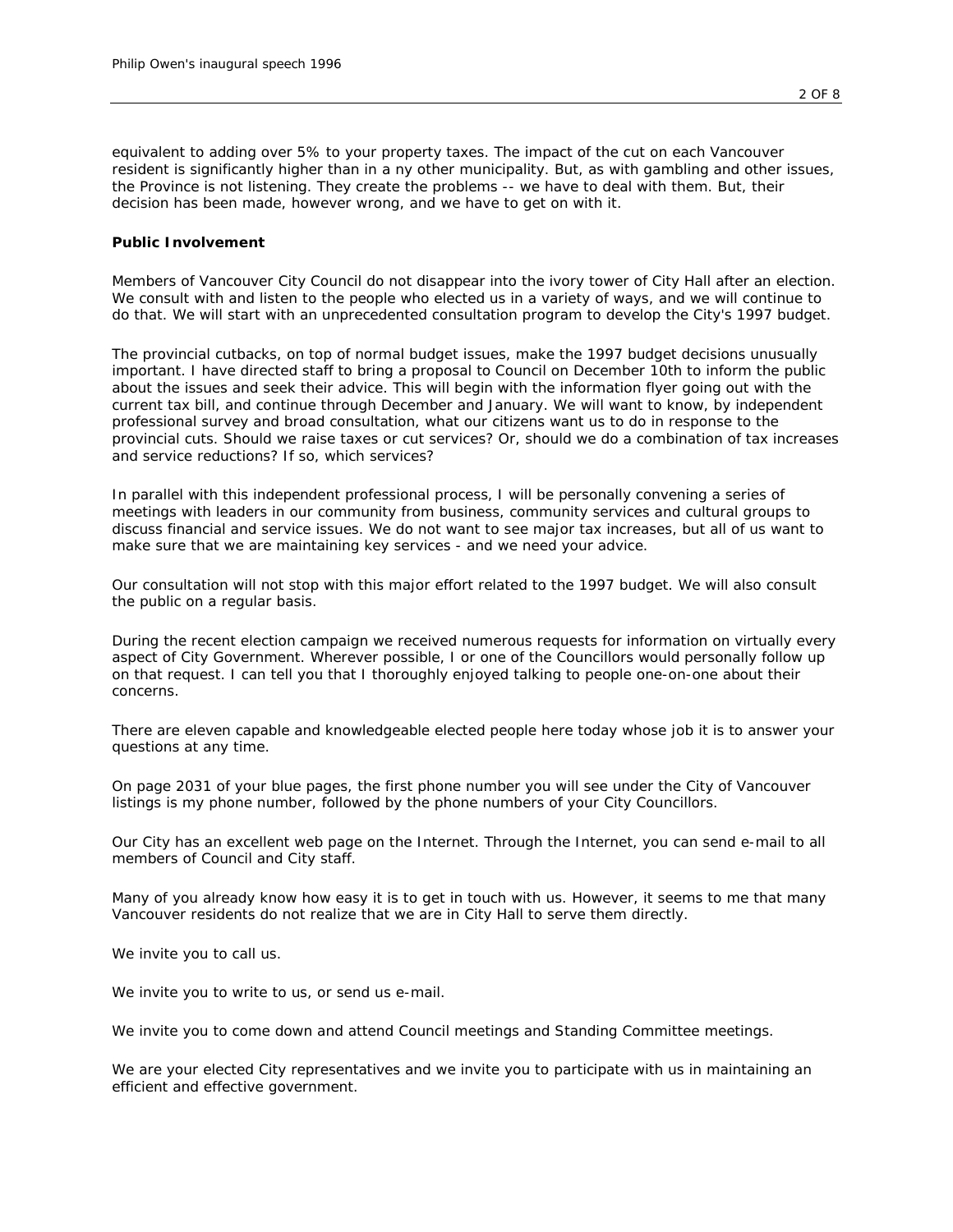*To further the goal of citizen participation, I am also proposing that Council meet on a regular basis outside of City Hall. I propose that Council meet in the various neighbourhoods around the city to allow the community and Council to dialogue outside the formal structures of Council sessions and committees. I will initiate this program immediately and have it operate on a monthly basis.*

*We will also continue with the very successful CityPlan initiative, a grassroots approach to community building which has already included over 200 City Circle discussion groups and an ideas fair at Robson Square that attracted 10,000 people over a single weekend. CityPlan is a vision of the future Vancouver, as established by its citizens.*

*Our challenge now is to take the results of these consultative processes and have the public decide which suggestions they want to see implemented. CityPlan and the Transportation Plan initiatives represent comprehensive plans for the future, from the needs of an individual block to those of the City as a whole.*

*We will also continue with our Better City Government review of our public involvement processes, with the intent of making them even better and more inclusive.*

# *Crime & Safety*

*As our city grows, one of our biggest citizens concerns is crime and public safety. Our streets are safe - major crimes against people have not increased over the past few years. However, minor and property crimes have increased significantly, and our citizens are very concerned about this.*

*The Safer City Task Force submitted over 200 recommendations to reduce crime in our neighbourhoods. Many of these have been acted on, and we have taken many steps to control crime.*

*For example:*

- *We have increased the annual Police budget by over 33% since 1990, from \$75 million to over \$100 million for 1996.*
- *We now have sixteen community crime prevention offices throughout the city, created directly as a result of volunteer commitments from individual neighbourhoods.*
- *We created two new storefront centres for street youth.*
- *We have helped the Police launch Faces, the fight against child exploitation, an early intervention program.*
- *We will continue to support programs like the police bicycle patrols.*
- *We have facilitated the neighbourhood Block Watch program which now number over 500 Block Watch citizen groups throughout the city.*

*To complement and extend the work of the Safer City Task Force , earlier this year I created the Urban Safety Commission . The Commission is looking at legislative and justice system issues which the City and Police Board do not control, but which underlie many of our policing and safety issues. By mid 1997, this Commission will make very important recommendations to the Provincial and Federal Governments.*

*And we are working with the Minister of Justice in Ottawa and the Attorney General's Ministry in Victoria on the problem of non-returnable warrants, which allow criminals to walk freely on our streets because other provinces will not pay the costs of returning them to face the courts.*

*Safe communities require co-ordinated action by the Province, the City, Police and the comm unity. One of our important City powers is Licensing. But, the process of license enforcement is complex and*  has been slow. Some operators now take advantage of the process to avoid the letter and spirit of the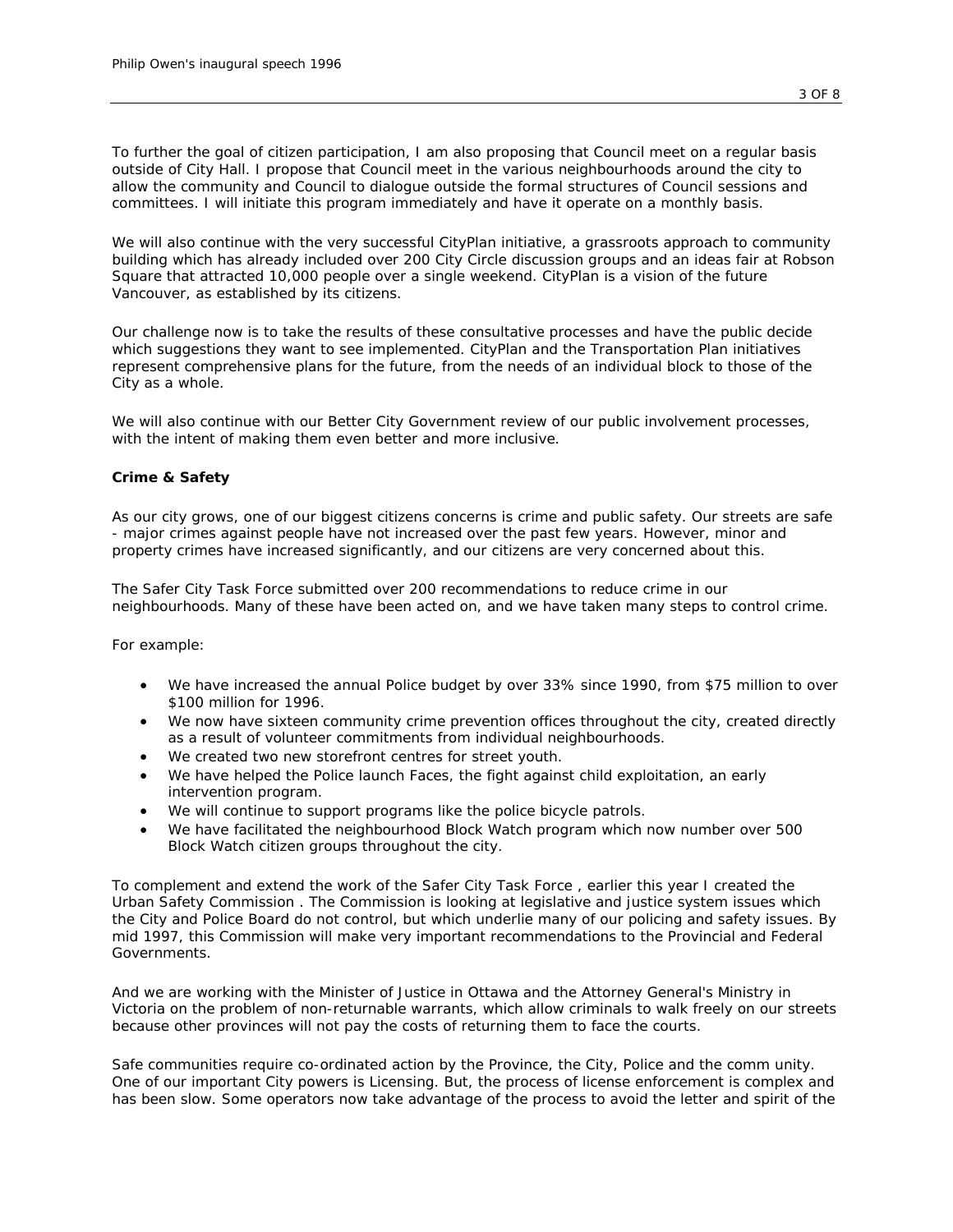*law in regard to health, standards of maintenance, hours of operation and other requirements. I will propose the creation of a Licensing Commission , which will facilitate the license review process for problem premises. This Commission will initially be made up of all Council members, sitting in special sessions on a regular basis to deal with licensing issues. I will also ask for new legislation to give Council the power to create a specially appointed board to deal with these issues.*

*As Chair of the Police Board, I remain committed to integrating the work of our Police Department with the City's safety initiatives. The Chief Constable and Police members are striving to further their community-based policing approach and provide an increased level of safety and confidence for Vancouver residents. We will help.*

*Safety is more than just crime protection. We live in an earthquake zone, and emergency preparedness is important. Our Fire Department is developing the first heavy urban search and rescue team in canada. Vancouver City Council, our Fire and Police Departments, and our Risk Management staff have played a strong leadership role in a major project to develop an Emergency Operations and Communications Centre and a Wide Area Radio System . These projects have gained strong support from the RCMP, the Ministry of Attorney General and many municipalities. They will provide modern, secure, and reliable communications for emergency services on a day-to-day basis and in a major emergency.*

*Our Engineering Department is developing four salt water pumping stations and a network to provide salt water for firefighting if water supplies are disrupted. They have upgraded our older bridges.*

*Our Emergency Preparedness staff and Fire Department are developing and providing training for our communities to assist them in responding to emergencies, and this will be enhanced.*

## *Downtown Eastside*

*On a related note I would like to talk briefly about the City's Downtown Eastside neighbourhood, which continues to suffer from drug related problems and the resulting increase in property crimes. We are dealing with these issues.*

We support the Police with tough bylaws to deal with illegal pawnshop and second-hand store *operations.*

*I will continue to support the Police Department's increased constable allocation for the Downtown Eastside.*

*I will ask the new License Commission to give particular attention to premises in the Downtown Eastside.*

*I feel we must continue to address the serious challenge to law and order that presently exists. However, it is clear that we cannot solve all the problems on our own. We have to distinguish between people who live in the Downtown Eastside, and those who are there because it facilitates their criminal*  activity. I remain committed to providing social programs and support for the people who need them *within our financial limits, and call on the senior levels of government to meet their obligation to provide key services.*

- *Let us implement effective drug treatment programs the Province has said that it will provide.*
- *Let us re-examine the closing of the Pender Detox Centre.*
- *And let us look at the impact of phasing out the Riverview mental health facility and the urgent need to provide transition housing.*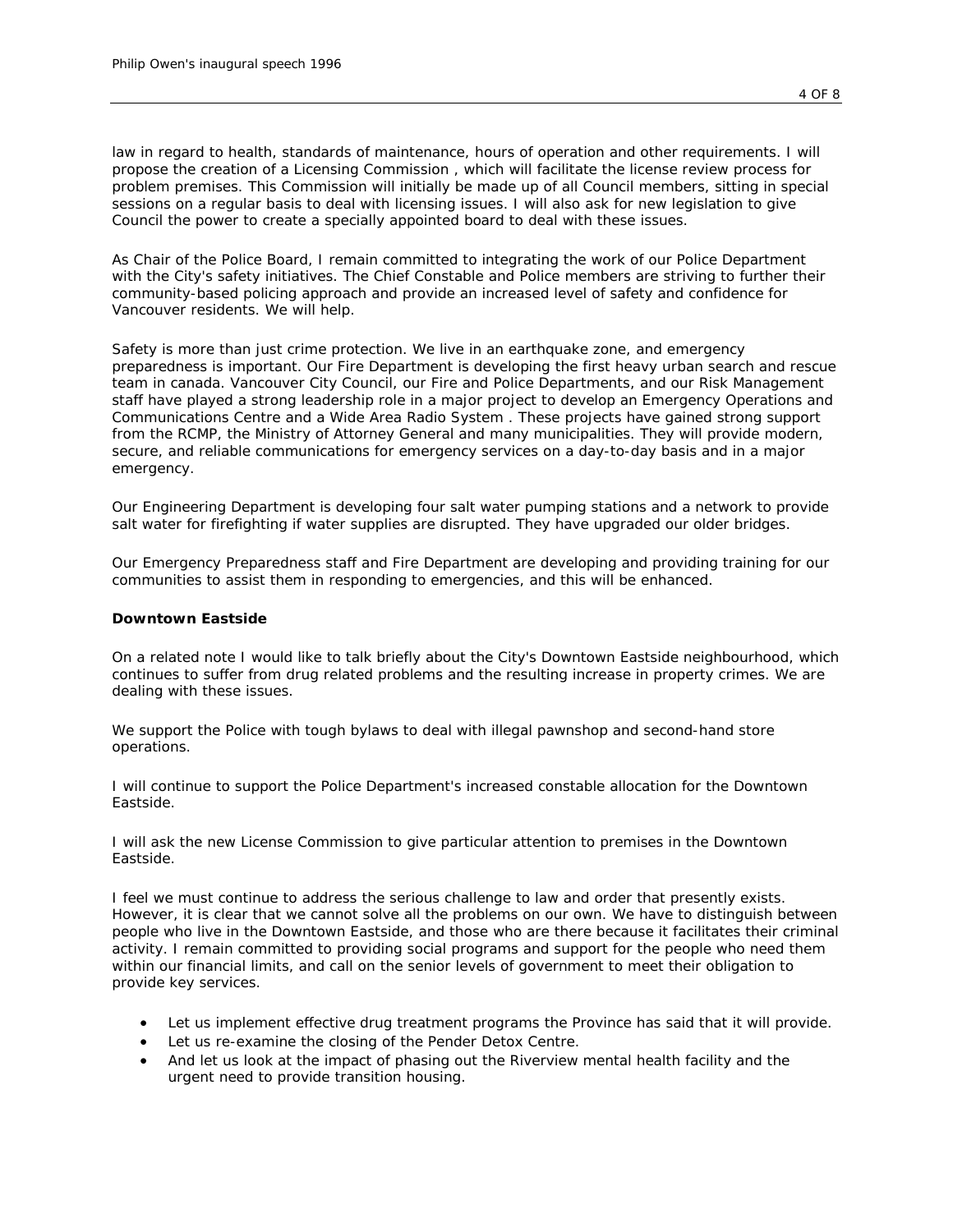## *Social and Cultural Issues*

In the face of the recently announced provincial fun ding cuts, my fellow Council members and I will *strive to continue to meet the social and cultural needs of our city. The City of Vancouver has been a leading municipality in British Columbia and Canada when it comes to stepping in to deal with problems other levels of government cannot or will not address.*

*After extensive public consultation and five nights of public delegations, Vancouver City Council took a clear position on gambling. Our citizens told us clearly that they did not want a major casino o r expanded gambling in their city. On November 1, 1994, Council approved the following resolution:*

*That major casinos not be permitted in the City of Vancouver.*

*We have also clearly stated that we oppose the expansion of all forms of gambling, including Video*  Lottery Terminals and Club Keno. We have passed a bylaw to limit the expansion of Club Keno in *liquor establishments. The Province has challenged this bylaw. We will fight that challenge and continue to make the position of Vancouver residents known to the Province and advocates of expanded gaming.*

*We established the country's first Children's Advocate and I remain strongly supportive of programs that focus on services to children and youth, such as the ongoing attempts to include daycare facilities in major new developments. Children are the future of our society and must be treated as such.*

*We have made City land available for public housing wherever possible. Over one-third of Vancouver's 18,000 non-market social housing units have been built on City land. In addition, we will continue to demand that major developers make land available for non-market housing. We have already facilitated construction of nearly 4,000 units of diverse non-market housing in over 65 buildings.*

*We have supported the work of our Vancouver Heritage Foundation and its comprehensive plan for 1995 and beyond. We have seen the number of heritage designated sites in Vancouver rise from only six in 1986 to one hundred and sixty-two in 1996.*

*We have strongly supported the visual and performing arts community, particularly in the face of their ongoing struggle for financial stability.We are proud of the role we play in supporting the Arts.*

*We will continue to work for the establishment of bikeways and greenways throughout Vancouver. Consultation with individual neighbourhoods has produced excellent results regarding the placement of these corridors.*

*Our support of Vancouver's Library system will continue, including the marvellous new Central Library Square complex.*

We celebrate the vibrant cultural diversity of our city. Our new Multilingual Information Referral *Service allows people to deal with City Hall in Cantonese, Mandarin, Punjabi, Spanish, Vietnamese and French. We remain a leader in employment equity programs and we seek input from our many cultural communities to ensure participation from all members of society.*

*We will work to continue our support of social and cultural support services. They are important to the quality of life in our city. However, once again the provincial budget cut will have a significant impact. Many of our social and cultural programs have expanded because of inadequate provincial programs. Only our public consultation program will determine whether our citizens will continue to support the present level of City funding to these important programs in the face of the provincial funding cut.*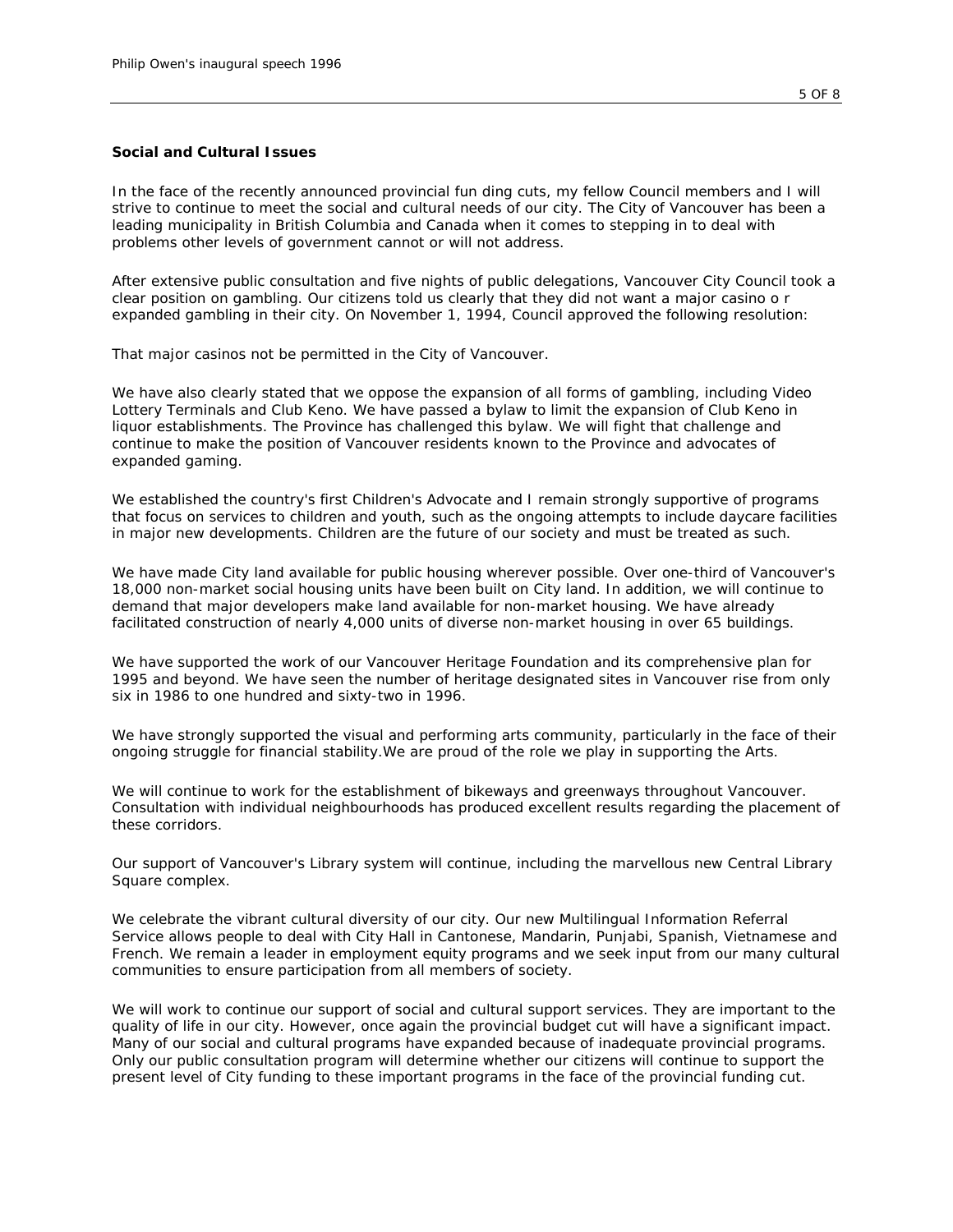# *Traffic and Transportation*

*Our citizens have told us repeatedly that traffic and transportation are major concerns. This spring, we held an extensive set of public discussions, designed to begin to create a long term City Transportation Plan which seeks to identify solutions to our present transit and traffic issues.*

*Our residents are concerned about increasing congestion and loss of accessibility. They are concerned about the environmental impacts of automobile traffic, and the impact of traffic on their neighbourhoods. They want to see good transit and provisions for bicycles and pedestrians.*

*These are complex questions, and we need to spend time on them. I will recommend that Council appoint a Standing Committee on Transportation and Traffic to replace the former Traffic Commission. The committee will build on these earlier discussions and will deal with the development of the City's Transportation Plan and with regional transit issues such as the proposed Broadway-Lougheed LRT line.*

*At this large scale, the Committee will have to work with BC Transit, the Province, and the GVRD, as well as the residents of Vancouver and, the committee will continue to deal with issues related to traffic in the city and its impact on our communities.*

## *Taxation*

*Taxation remains an important issue for Vancouver residents. Many of our citizens spend a major portion of their income on housing, and have little money to spare. Many of our senior citizens live in valuable homes, but have modest incomes. Increases in taxation are a burden for them. We have recognized this, and limited tax increases to or below inflation since 1986. In 1996, Council held the tax increase to zero. In the light of provincial funding cuts, this will not be possible in 1997.*

*All levels of government find themselves short of money. As Provincial and Federal Governments try to get their financial houses in order, increasing burdens are being passed on to municipalities. With the recent provincial reductions, provincial financial support has dropped from about 6% of our budget five years ago to about 1% in 1997.*

*Unfortunately, local government has only one source of taxation ...... Property Tax.*

*We can, however, move more to user pay systems. For many years we have billed our water costs through a utility. Moving to a similar system for sewer and garbage services would eventually see residents paying for the service they use, rather than a percentage of the assessed value of their homes. By moving to this type of system, we will encourage recycling and reuse and help the City meet its goal of reducing solid waste disposal by 50%. We will continue to press the government to provide the legislation required for us to introduce these changes.*

*But, these changes will not in themselves solve the taxation problem we face in 1997. Our taxpayers have told us that they value the services the City delivers and want them maintained. The voters of Vancouver have approved our Capital Plan, passing all three borrowing bylaws by a substantial margin. They have made it clear that City infrastructure, our parks and our community centres remain a high priority.*

*We know too that our citizens do not want to see significant tax increases. With the provincial funding cut, we cannot both maintain our services and limit tax increases. We will have to look hard at all our services, consider delaying some capital works, and we will have to raise taxes.*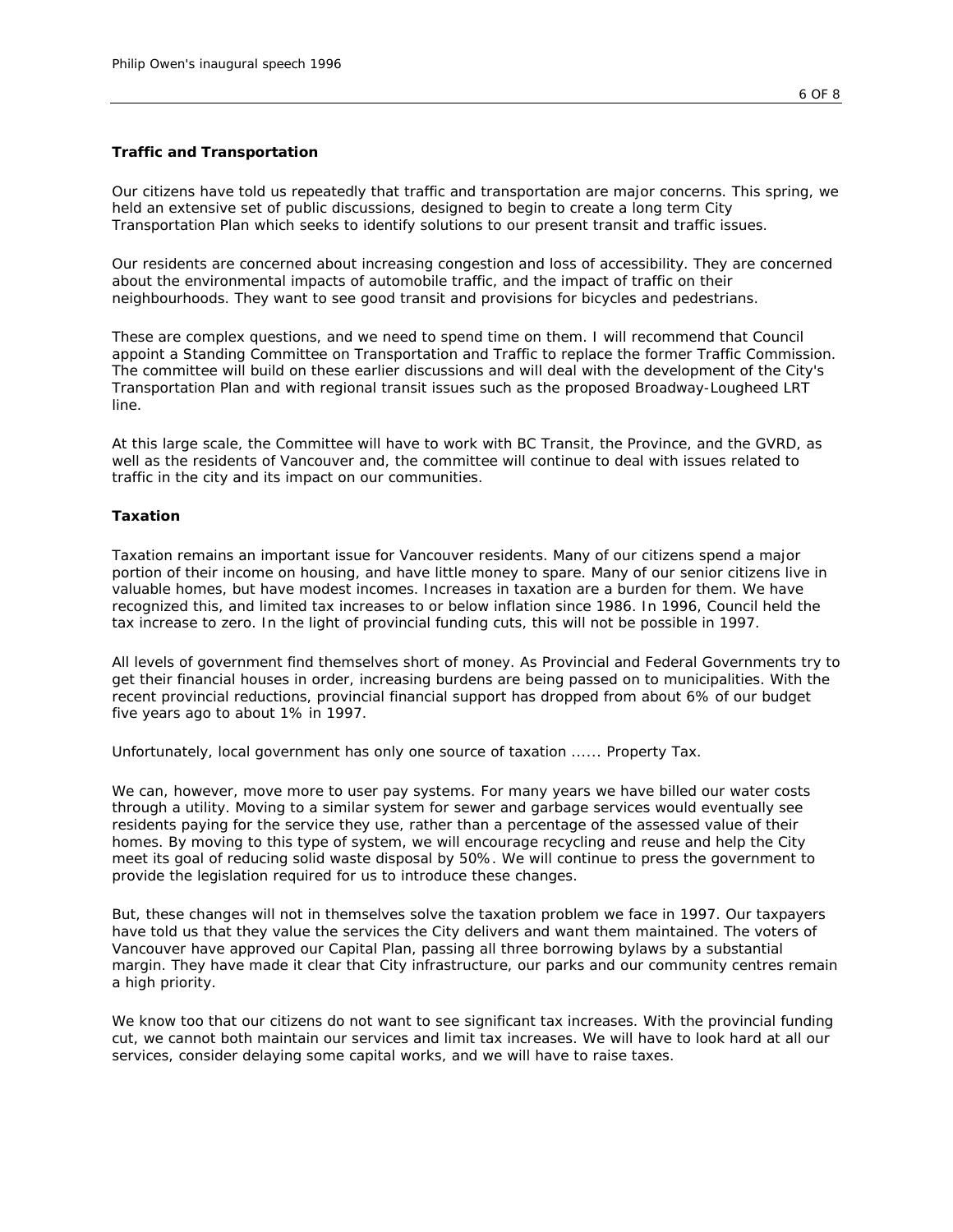*As I have said earlier in this address, I propose to put our financial dilemmas squarely before Vancouver residents. I want community groups, business associations and individuals to help us prioritize City services and programs and I will seek every opportunity for community consultation.*

## *Better City Government*

*In the short term, we will face the difficult task of balancing tax increases and service reductions. In the longer term, I believe we can achieve our goal in large part by improving the delivery of City services. By doing things differently, we can imp rove services and lower costs.*

*After ten years of working at City Hall, I can say without reservation that Vancouver city staff are among the most professional civil servants in British Columbia or anywhere else.*

*With their assistance, our Better City Government program is making good progress toward providing top quality, cost-effective government. Our staff is carrying out basic reviews of many City services and operations. We are making changes. The quality of our services is being improved, in many cases with lower costs.*

*Perhaps the best example of this approach has been the creation of the Neighbourhood Integrated Service teams . These teams have been developed for 15 areas covering the City, so that Engineering, Planning, Permits and Licenses, Police and other City departments can respond to your needs and requests in a co-ordinated fashion. It is an approach that will make a huge difference to the effectiveness and efficiency of service delivery by the City, and will resolve specific neighbourhood problem situations.*

*Citizens will also experience better service when they call City Hall. A new computer aided information service will assist all City staff in providing more accurate and current information and making better service referrals.*

*We will continue to seek ways to streamline the regulatory process, which in some cases has become difficult for staff to administer and difficult for the public to understand. We have already redesigned our business license process, and a new customer friendly system will be in place by mid-year 1997. In February we will receive proposals for radically redesigned rezoning, permitting and inspection processes. These proposals were developed by staff at all levels of the organization working with industry and community representatives to develop processes that better meet everyone's needs in a more timely manner.*

*In short, we will continue to search for better ways to get the job of your local government accomplished. I am confident that with strong public input and the support of staff, we can make the difficult financial and social decisions that lie ahead.*

## *Conclusion*

*We have many challenges to meet over the next three years. In 1997, we must adjust to a major reduction in provincial funding and in every year of our three year term, we must live up to the expectations of Vancouver's citizens.*

*I am positive about Vancouver's future.*

*Vancouver is a great city in which to live, work, and visit.*

*It is our job to make sure that statement is true for everyone who calls this community home.*